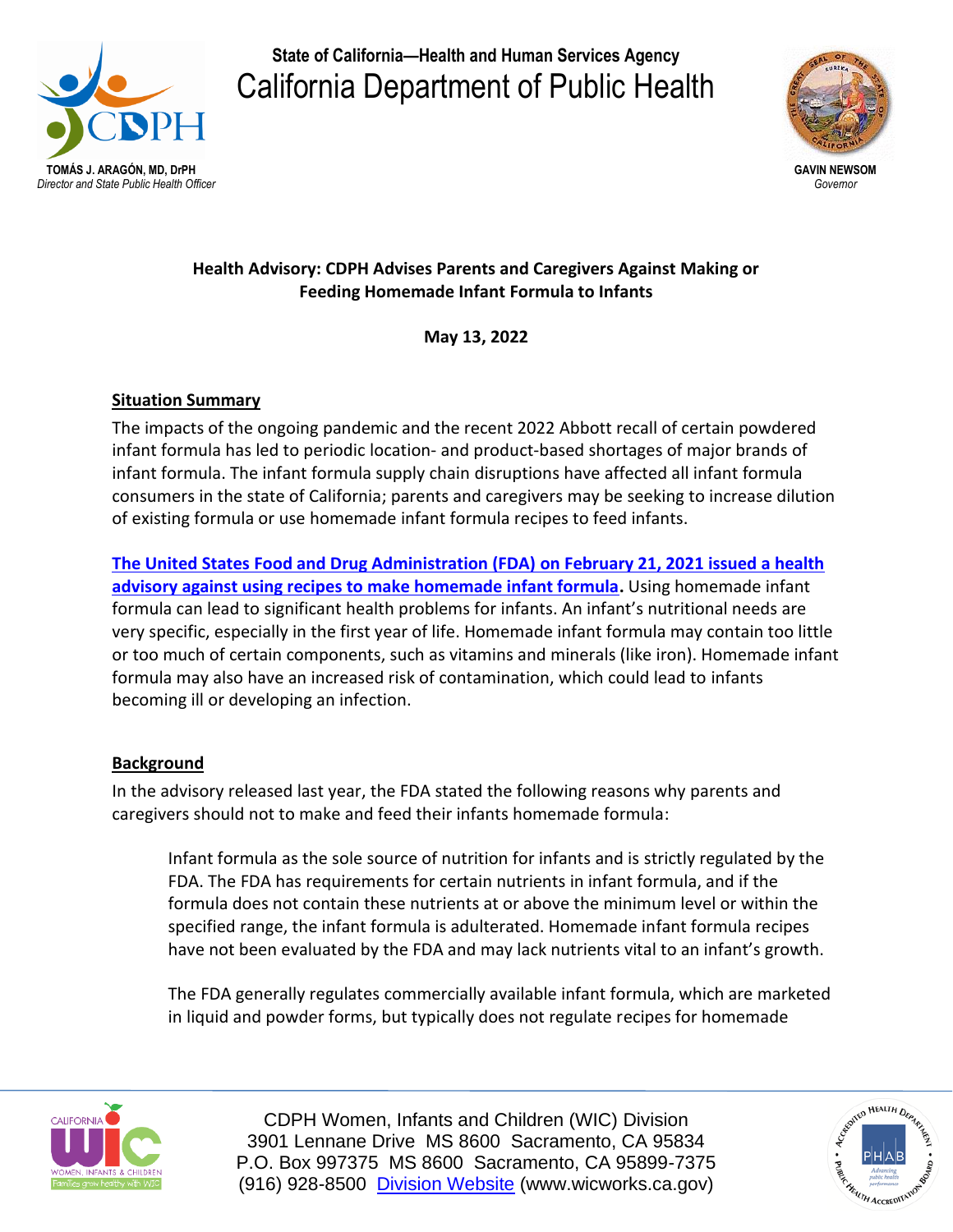formula. The FDA does not recommend that parents and caregivers make infant formula at home because of serious health and safety concerns. The potential problems with homemade formulas include contamination and absence of or inadequate amounts of critical nutrients. These problems are very serious, and the consequences range from severe nutritional imbalances to foodborne illnesses, both of which can be lifethreatening. Because of these severe health concerns, the FDA strongly advises parents and caregivers not to make and feed their infants homemade infant formula.

## **Recommendations**

## *Practice Safe Infant Formula Preparation*

Infants need a specific balance of nutrients. To protect infant health,use products that meet federal standards that ensure formula is not only as close as possible to human milk as possible but safe and free of harmful bacteria. Infant formula should be prepared according to the package directions.

In order to prevent illness in infants, parents and caregivers are advised to **avoid to the extent possible** the following actions listed below.

- Watering down formulas by adding more water when mixing powdered formula or adding extra water to ready-to-serve, non-concentrated liquid formula.
- Making a homemade formula from ingredients at the store, such as powdered cow milk or raw milk and sugar.
- Feeding infants under one-year-old cow milk or other milk substitutes from the dairy section [of the grocery store, such as almond or soy beverages \(sometimes labeled as](https://www.healthychildren.org/English/healthy-living/nutrition/Pages/Milk-Allergy-Foods-and-Ingredients-to-Avoid.aspx) milk).
- Using imported formulas from other countries that are not reviewed by the FDA.

Parents or caregivers of infants who have consumed a homemade infant formula should contact their healthcare provider to receive further care and guidance; and providers should report any illnesses or symptoms possibly related to the formula dilution or substituion to their local Health Department so that further public health assistance can be provided.

## *How to Find Infant Formula in Stores*

CDPH recommends the following to parents and caregivers seeking to purchase infant formulas in stores:

- Call the store directly and ask if the formula you need is available or when they will get some.
- Parents and caregivers using benefits from the California WIC program should use their formula benefits early. More trips to the store may be required. The store may limit how many cans of formula purchased at one time. WIC can also support eligible partially breastfeeding parents and caregivers increase their breastmilk supply and with use of